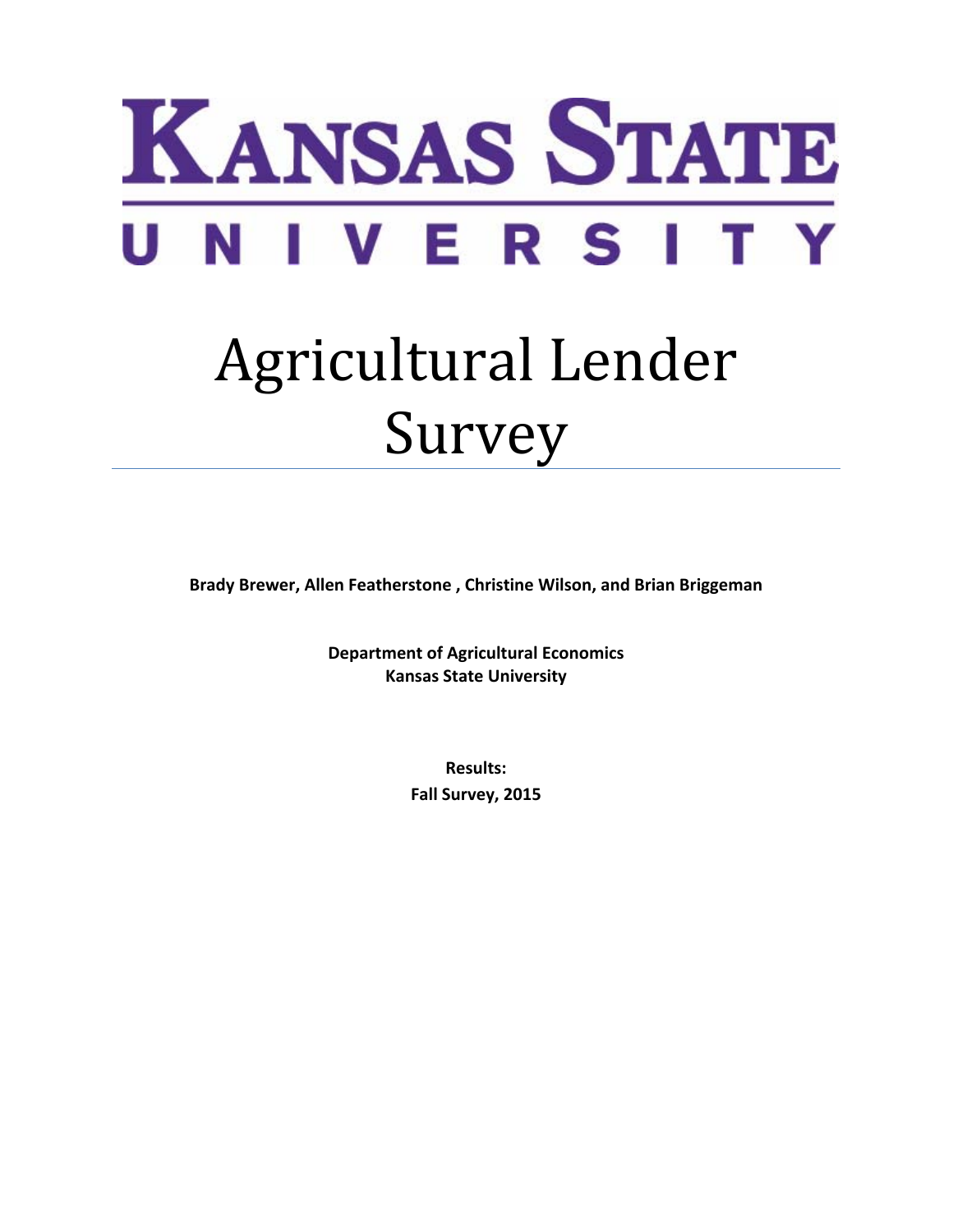## **Survey Summary and Highlights**

- More lenders reported farmland values decreasing in their service territories.
- There is an increase in expectations of non‐performing loans for all loan types.
- Lenders continue to report decreases in spread over cost of funds but remain optimistic that the spread will increase in the long term.
- Operating loans saw biggest increase in loan volume signaling deteriorating liquidity across the agricultural sector.
- Respondents reported a lag of cash rental rates that have been slow to adjust with the decline in commodity prices.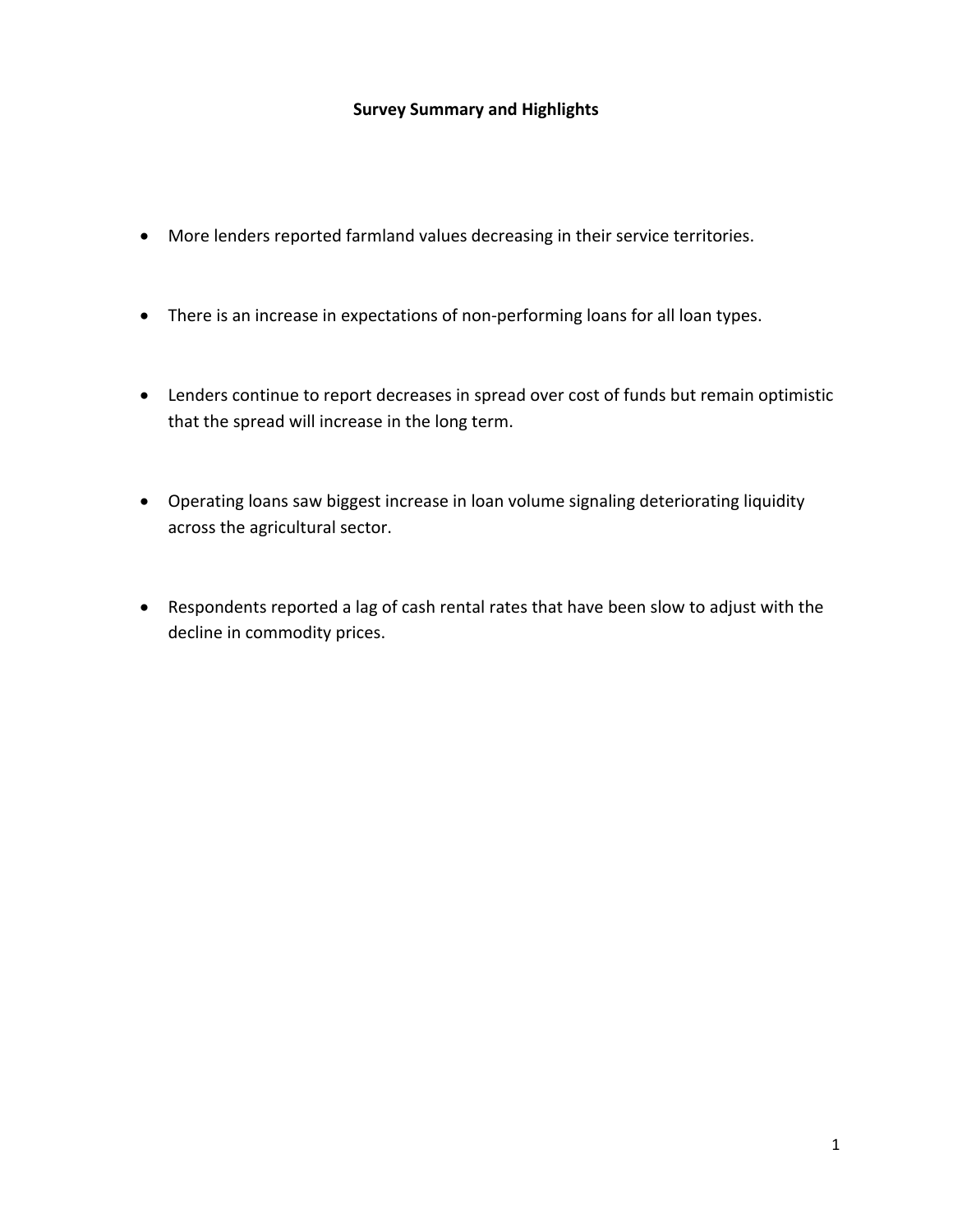The Department of Agricultural Economics at Kansas State University conducts a semi‐annual survey of Agricultural Lenders to gage the recent, short term and long term future assessment of the credit situation for production agriculture. The results provide a measure of the health of the sector in a forward looking manner.

Kansas State University has worked with the National Agricultural Credit Committee (NACC) and the Federal Reserve Bank of Kansas City in developing the questions and assessing the need for this information.

A list of 1,500 commercial lending with agriculture listed as their main specialty was obtained from the FDIC database as well as 92 Farm Credit institutions. This list was then internet searched for the emails of each of the lending institutions. The survey was sent to 500 lending institutions including the Farm Credit System, commercial lending institutions who have a specialty in agriculture according to the FDIC, vendor finance companies and insurance companies.

Each institution surveyed provided their sentiment on the current and expected state of four key areas: (1) farm loan interest rates; (2) spread over cost of funds; (3) farm loan volumes; (4) non‐performing loan volumes; and (5) agricultural land values. Within each of these key areas, different loan types were assessed (farm real‐estate, intermediate and operating loans) as well as the different agricultural sectors (corn and soybeans, wheat, beef, dairy, etc.).

The Fall 2015 survey had 41 lending institutions respond and the Spring 2015 survey had 39 lending institutions respond.

The survey responses are summarized using a diffusion index. This index is calculated by taking the percentage of those indicating increase minus the percentage of those indicating decrease plus 100. Therefore, an index above (below) 100 indicates respondents expect or experienced an increase (decrease) in the measure of interest. For example, Figure 3 illustrates that the index for the Fall 2015 expected long‐term farm real estate loan interest rates equals 197. This number can be described as 97% more respondents felt farm real estate loan interest rates will go up in the long run than those who felt interest rates would go down.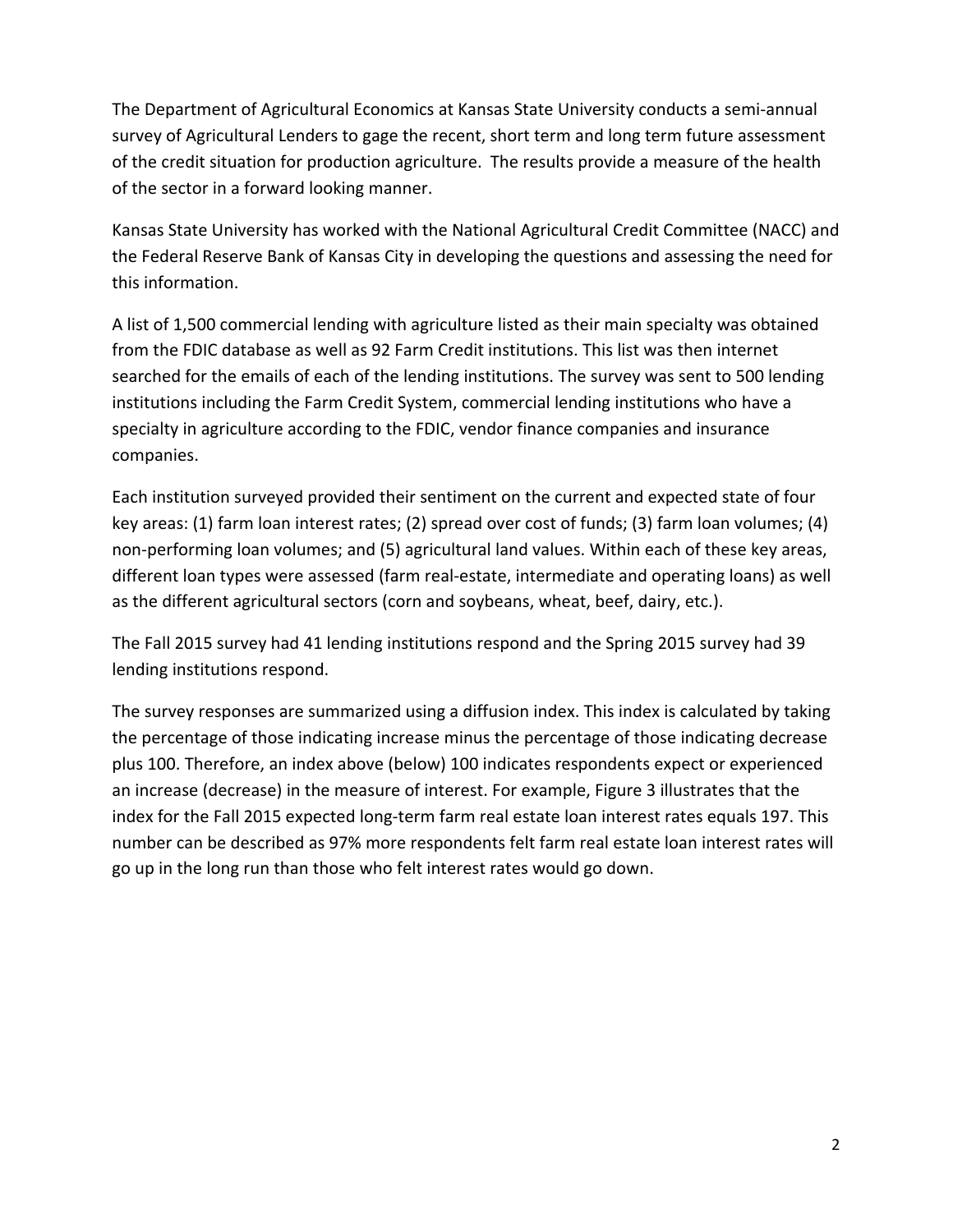## **Figure 1, Demographics of Survey Respondents**



Figure 1 shows the demographics of the Fall 2015 survey respondents by primary service territory. The five territories are: Midwest, West, Atlantic, South and Plains. Table 1 has a list of the states in each region. Forty eight percent of survey respondents came from the Plains region while 40%, 5%, 3% and 5% came from the Midwest, West, Atlantic, and South regions, respectively. Nine percent of respondents indicated their respective lending institution was national in scope. Total agricultural loan volume of all respondents is estimated at \$122 billion. The largest lending institution to respond had \$107 billion in commitments and the smallest had \$7 million in agricultural loans. The Plains region had the most respondents, (Figure 2) and accounted for 45% of agricultural loan volume.



## **Figure 2, Loan Volume by Region**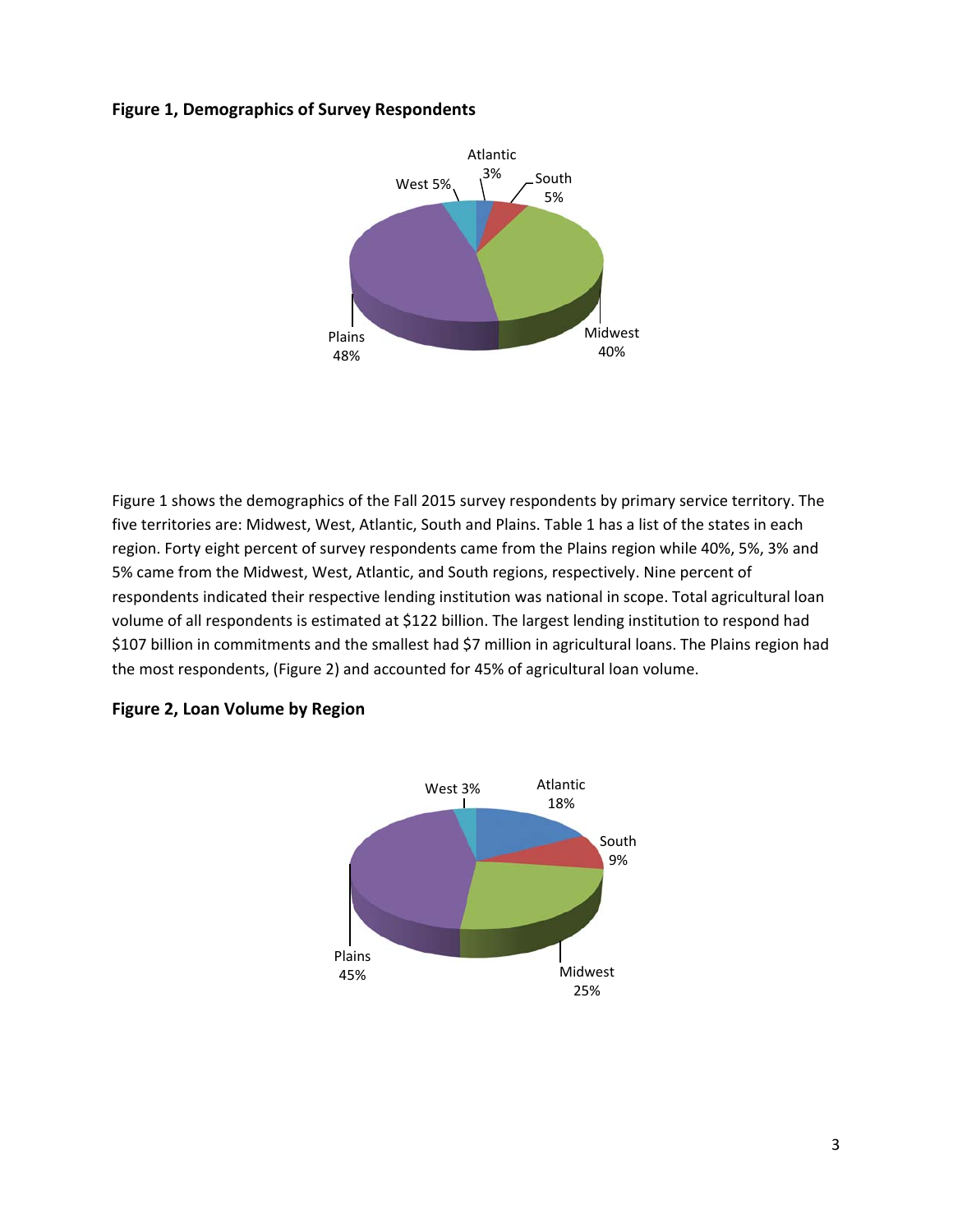Figure 3 shows the survey results for loan interest rates from Spring 2013 to Fall 2015. Figure 3 shows the continued expectation of higher interest rates in the future. With the Federal Reserve System yet to announce future policy future policy to increase the federal funds, past expectations for an increase in interest rates has yet to be realized. No respondent to the survey indicated that interest rates would decrease in the short term or the long term for the second consecutive occurrence (Table 2). However, there is more uncertainty in the short-term as 34% of respondents expect interest rates to stay the same over the next year.



**Figure 3, Loan Interest Rates – Diffusion Index of Survey Respondents**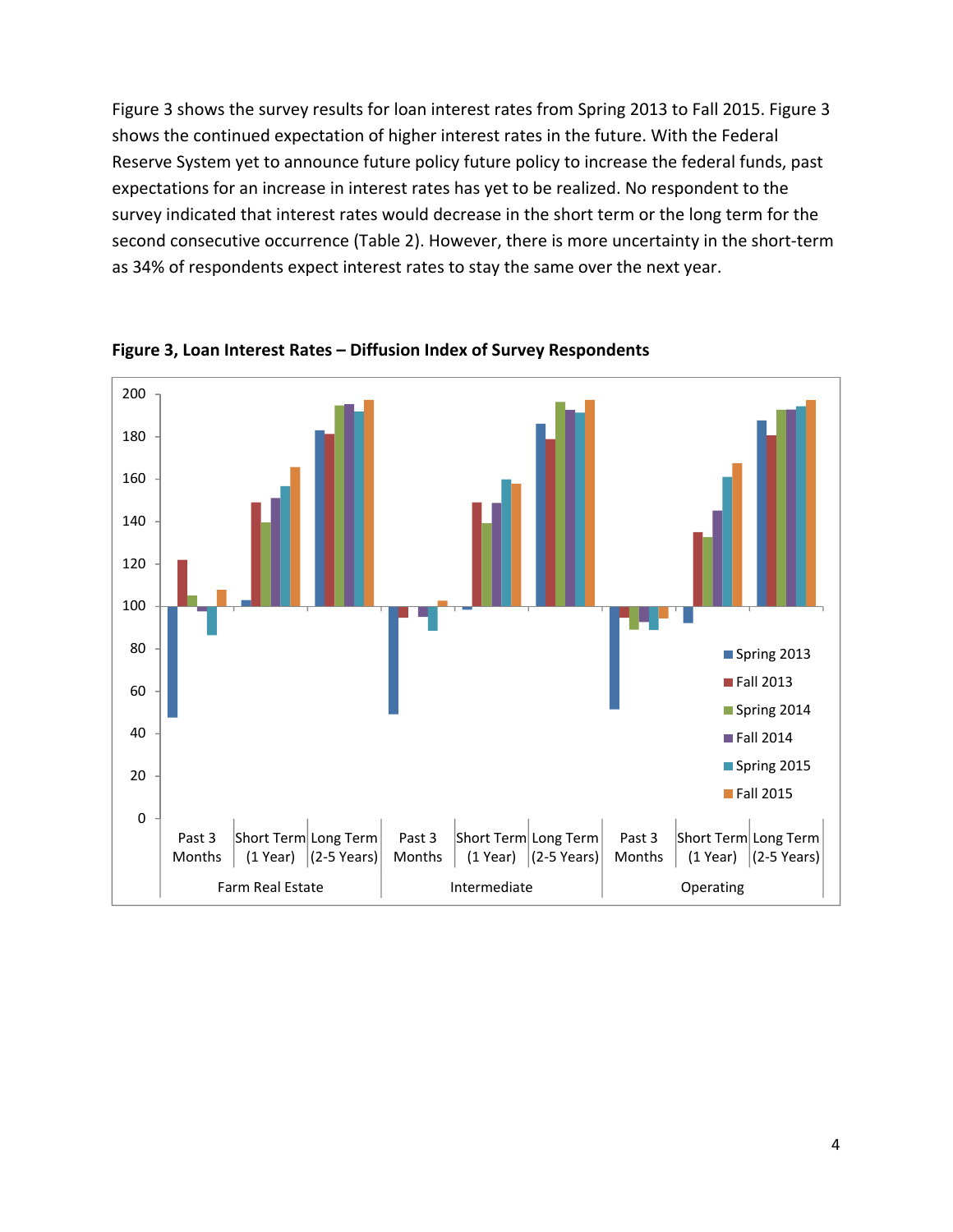The spread over cost of funds is the difference between the loan interest rates charged by the lending institution and the interest rate paid by the financial institution for the funds that they deploy in their business. The reason for obtaining information for both loan interest rates and spread over cost of funds is to gauge competition in the agricultural lending market. A decrease in the spread over cost of funds suggests competition for agricultural loans among lending institutions may be increasing.

Changes did not occur since the Spring 2015 survey for the expectations of the spread over cost of funds. Figure 4 shows that survey respondents reported a decrease in the spread over cost of funds in the past three months similar to that seen in Spring 2015 with the trend expected to cease in the long term as spread over cost of funds is expected to increase. The long term expectation of spread over cost of funds is one of the most divided responses on the survey. For farm real estate loans 42% of respondents indicated spread over cost of funds would increase in the long term, 42% indicated it would stay the same, and 16% indicated it would decrease (Table 2). This uncertainty may be affected by uncertainty on timing of interest rate increases and uncertainty about competition in the agricultural lending sector.



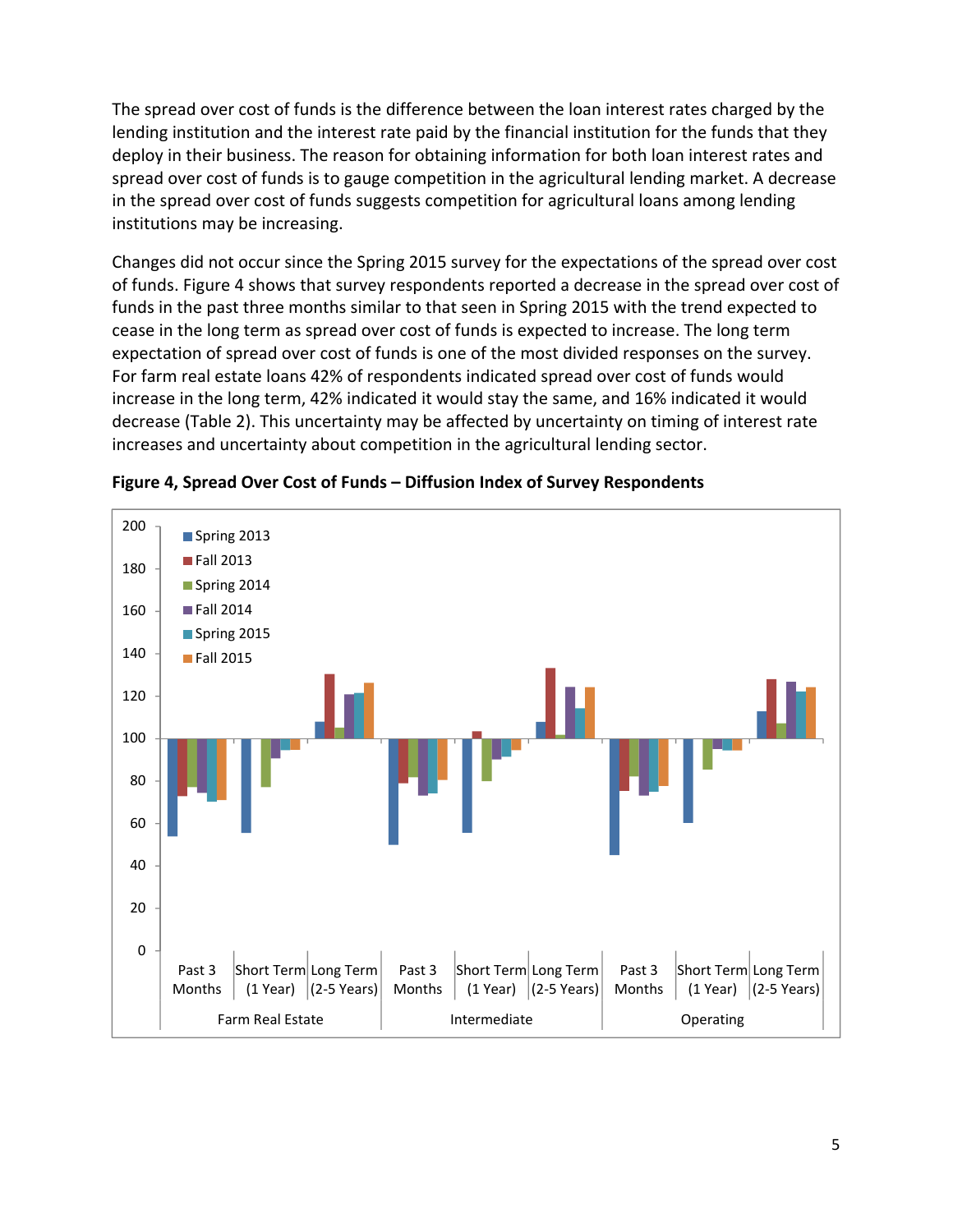Figure 5 shows the responses for farm loan volume. This question analyzes the aggregate amount of agricultural lending that is expected. Over the past three months, total farm loan volume rose and is expected to increase in the short‐ and long‐term for all categories.

However, the sentiment for farm real estate loans continues on a downward trend in the long term. This downward trend of farm real estate loan expectations is likely caused by decreasing farmland values. Expectations for operating loans remains strong for both the short- and longterm. This indicates a decrease in the liquidity position of farmers due to lower cash receipts.



**Figure 5, Farm Loan Volume – Diffusion Index of Survey Respondents**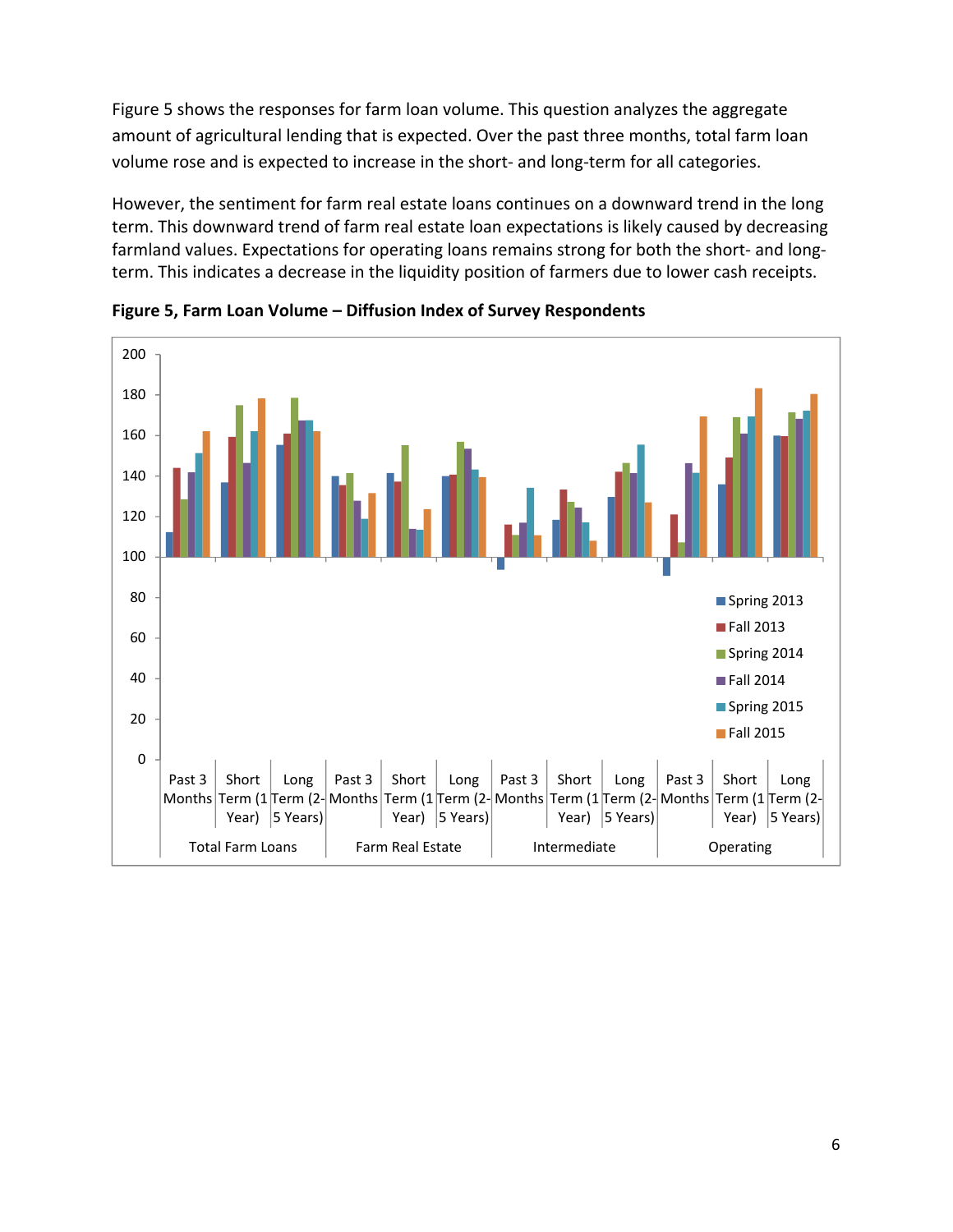Figure 6 shows the results for non‐performing loans analyzed by loan type. For the second consecutive survey, respondents indicated an increase in non‐performing loans with 12% of respondents indicating an increase (Table 2). Expectations for non‐performing loans continue to increase in both the short‐ and long‐term for all categories.

*"HRSW is at \$4.10 this morning for 14% protein. This is below cost of production. Quality of credit will slip unless costs are driven down. Nitrogen prices and other inputs so far have not declined. Looks like farmers will have significantly less returns this year."*

This sentiment is shared by many respondents. However, some respondents expressed that farmers have enough equity to weather the pending downturn.

> *"Lower net farm receipts due to declining commodity prices are likely to impact producers heavily reliant on rented acreage. Many are still sitting on adequate liquidity (due to past strong results) to manage through the next 6‐12 months but at the back end of this timeframe will start to see increase in financial stress in certain segments, absent unexpected rally in grain prices."*

If operating expenses do not decline then the current expectation of an increase in non-performing loans will be realized.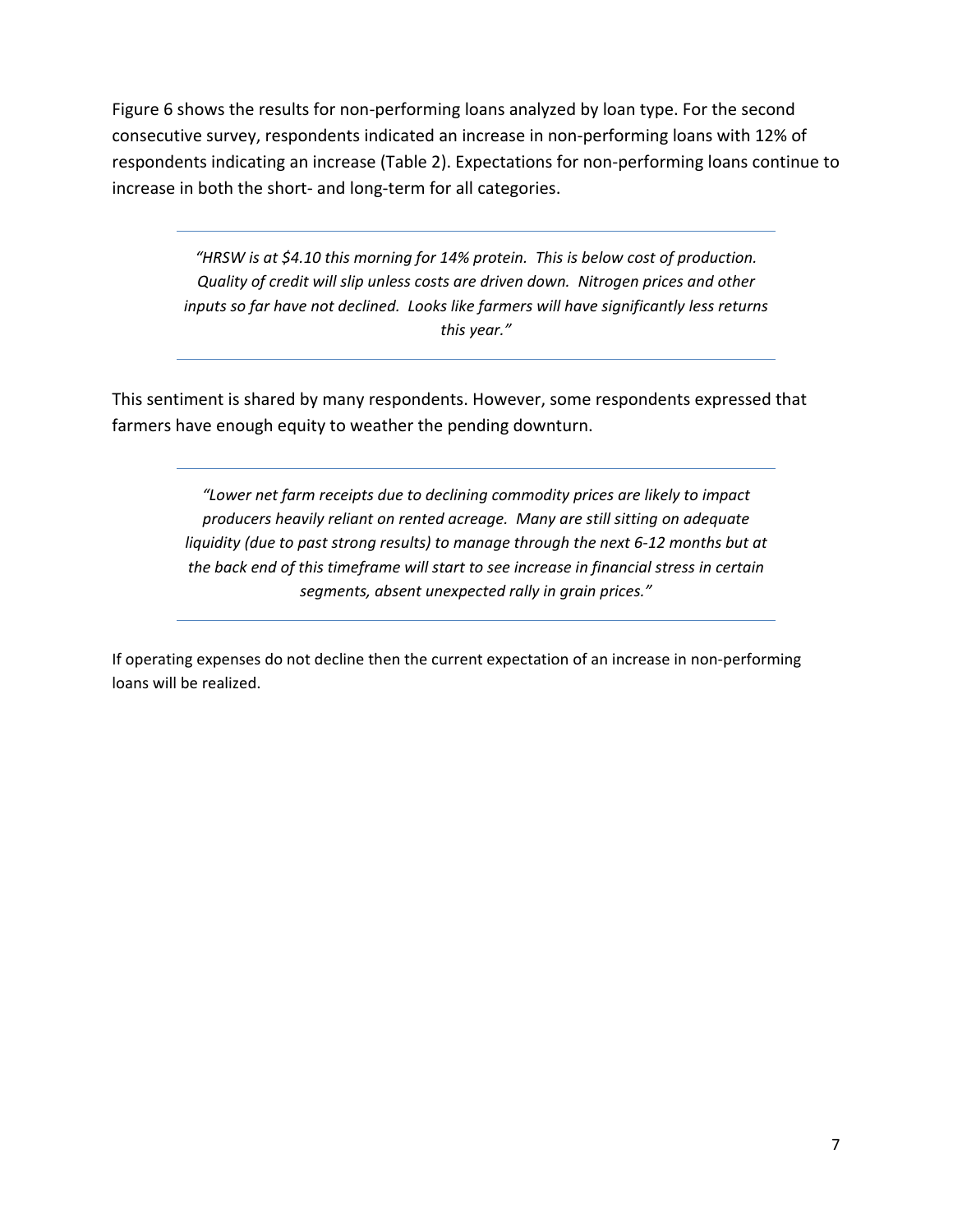

**Figure 6, Non‐Performing Loans, By Loan Type – Diffusion Index of Survey Respondents**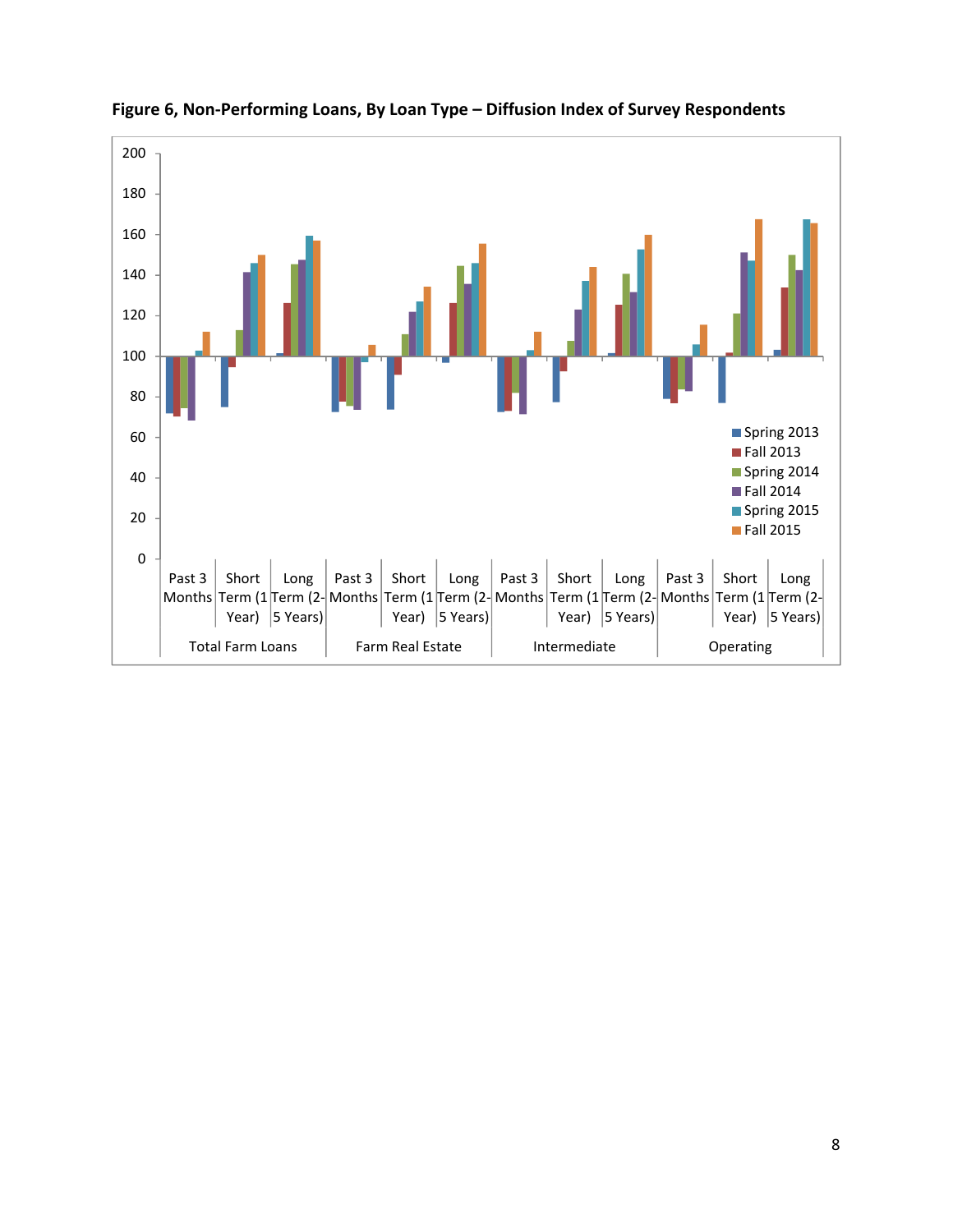Figure 7 shows the non‐performing loans by crop industry sector. Expectations for non‐ performing loans in the crop sector stayed at fairly high levels. Corn and Soybeans and the wheat categories have the highest expectations for increases in non-performing loans among respondents.



**Figure 7, Non‐Performing Loans, By Crop Industry Sector – Diffusion Index of Survey Respondents**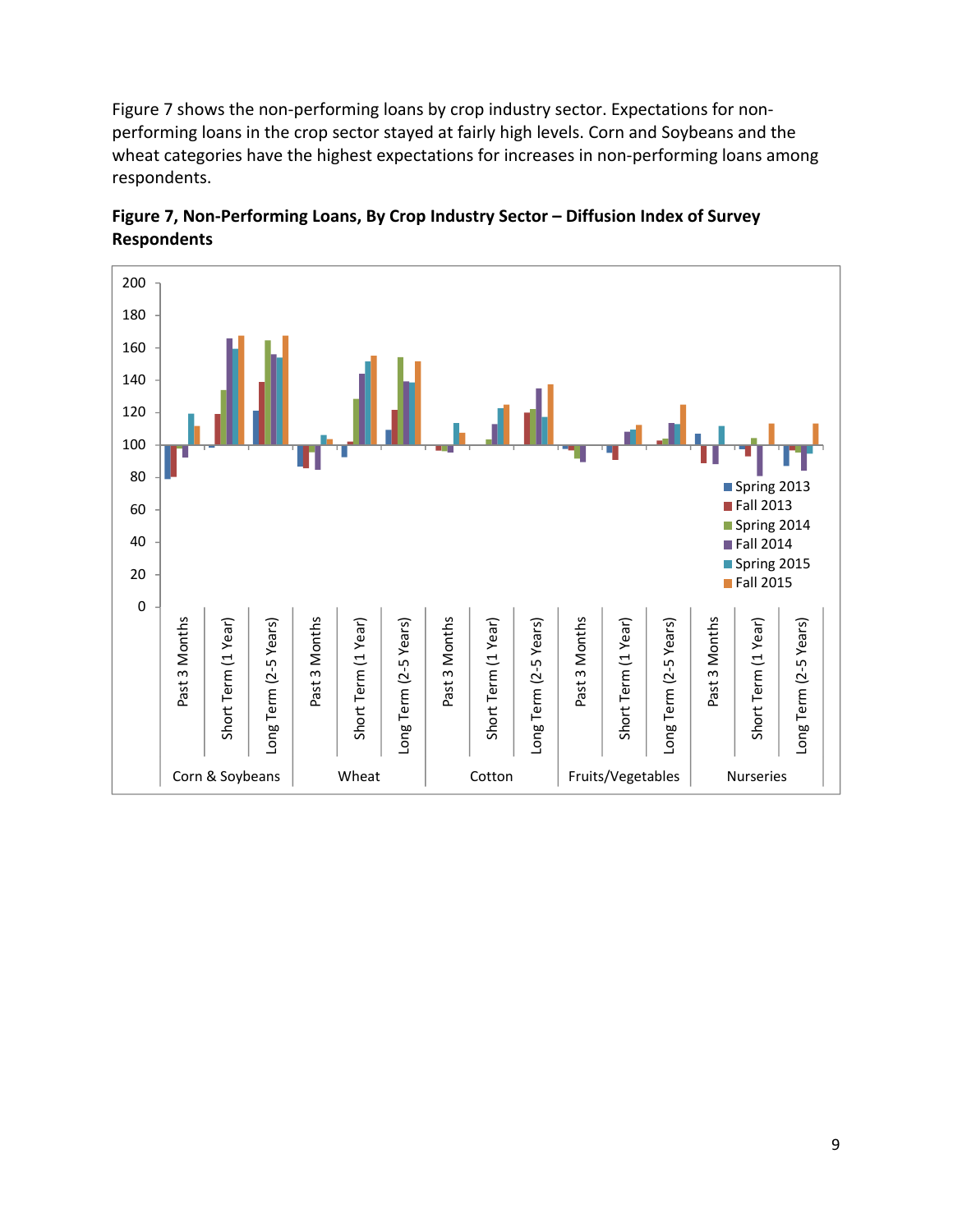Figure 8 shows the non-performing loans by livestock industry sector. Respondents indicated an increase in expectations for non-performing loans in the long-term for the beef, dairy, and hog sectors. The livestock sector has been bolstered by high output prices in recent years and is reflected in the previous non-performing loans across respondent's loan territories. However, commodity prices for livestock have recently fallen and are reflected in the short term expectations for non‐performing loans as respondents indicated an increase in non‐performing loans for Beef, Dairy, Hogs, and Poultry in the short term. Poultry also experienced an increase in non-performing loans for the first time in two years which may be due to the avian flu.



**Figure 8, Non‐Performing Loans, By Livestock Industry Sector – Diffusion Index of Survey Respondents**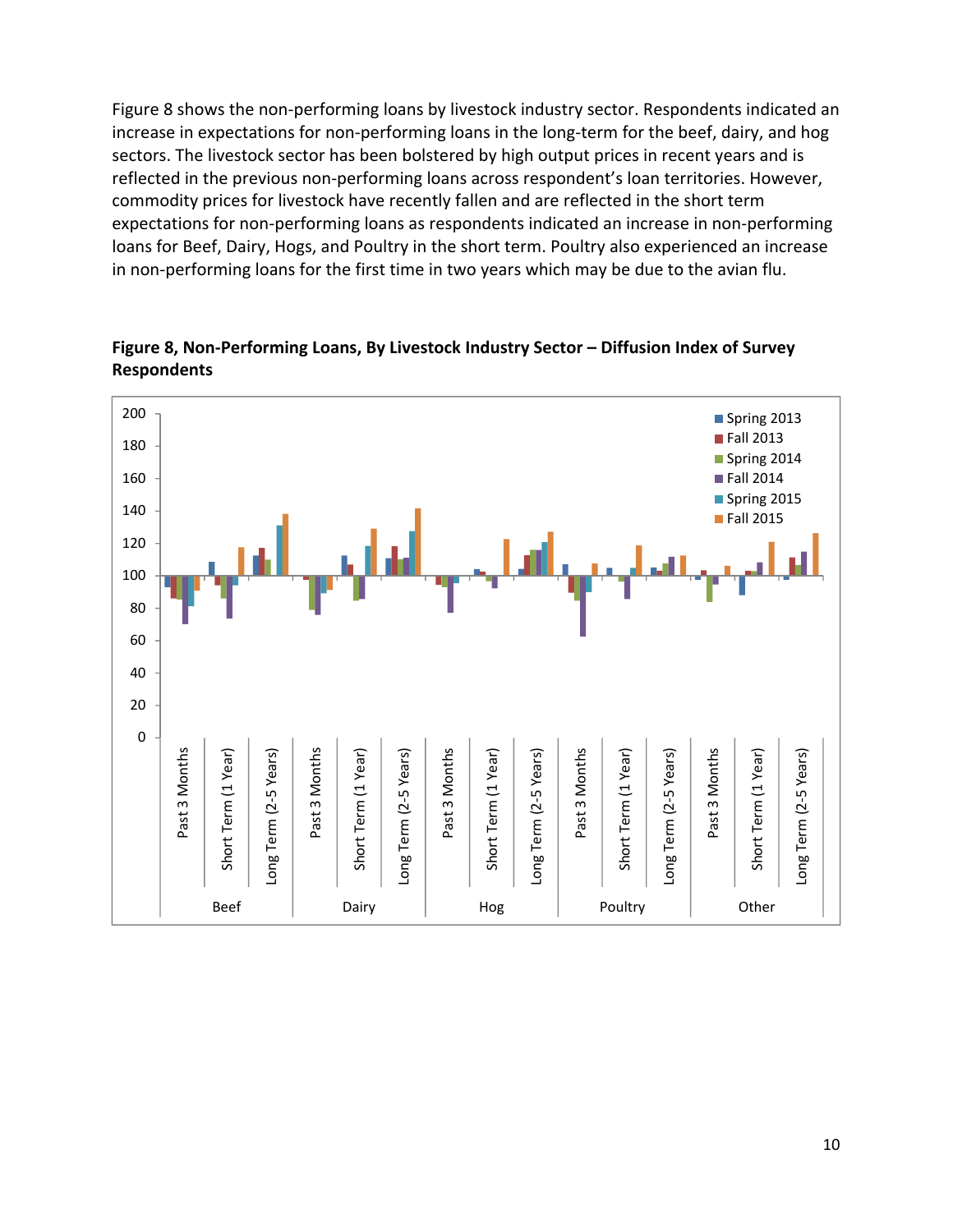Figure 9 shows the survey responses for expectations on land values. Expectations for land values continue to decline for the short‐ and long‐term.

> *"Cash rental rates will need to come down to reflect commodity markets, which will soften land values. Probably a 2 to 3 year timeline."*

While expectations of land values still indicate continued decreases, respondents were slightly more optimistic in the long run than the previous Spring 2015 survey.



**Figure 9, Land Values – Diffusion Index of Survey Respondents**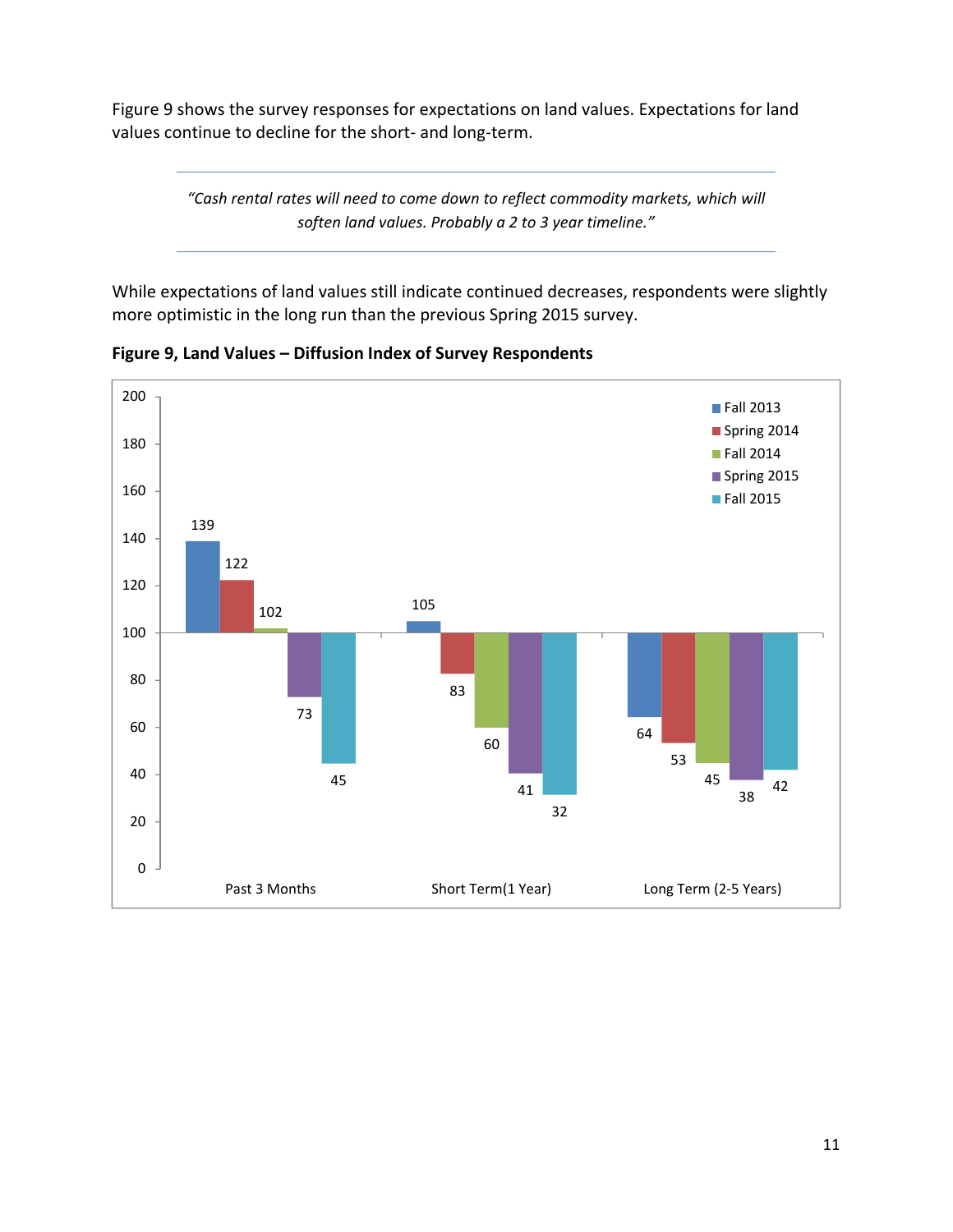|        | Atlantic CT, DE, KY, ME, MD, MA, NH, NJ, NY, NC, PA, RI, TN, VA, VT, WV |
|--------|-------------------------------------------------------------------------|
|        | South AL, AR, FL, GA, LA, MS, SC                                        |
|        | Midwest IA, IL, IN, MI, MN, MO, OH, WI                                  |
| Plains | KS, NE, ND, OK, SD, TX                                                  |
| West   | AZ, CA, CO, ID, MT, NM, NV, OR, UT, WA, WY                              |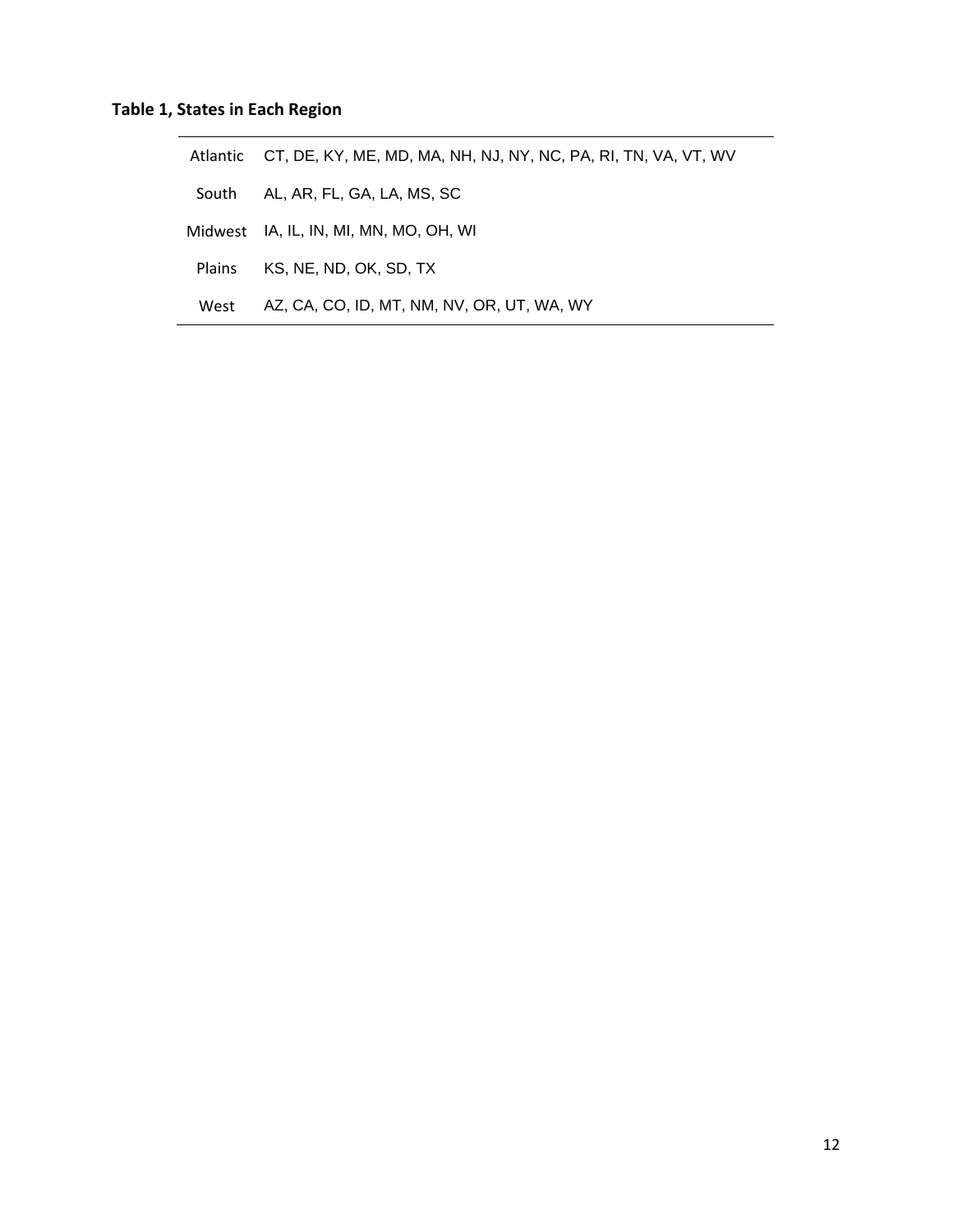#### **Table 2, Respondent Responses**

|                          |             | <b>Interest Rates</b>   |      |        |              |      |        |           |      |        |                  | Spread Over Cost of Funds |        |              |      |        |           |      |        |  |
|--------------------------|-------------|-------------------------|------|--------|--------------|------|--------|-----------|------|--------|------------------|---------------------------|--------|--------------|------|--------|-----------|------|--------|--|
|                          |             | <b>Farm Real Estate</b> |      |        | Intermediate |      |        | Operating |      |        | Farm Real Estate |                           |        | Intermediate |      |        | Operating |      |        |  |
|                          |             | Lower                   | Same | Higher | Lower        | Same | Higher | Lower     | Same | Higher | Lower            | Same                      | Higher | Lower        | Same | Higher | Lower     | Same | Higher |  |
|                          | Spring 2013 | 55%                     | 42%  | 3%     | 52%          | 43%  | 2%     | 48%       | 50%  | 0%     | 56%              | 35%                       | 10%    | 56%          | 37%  | 6%     | 58%       | 39%  | 3%     |  |
|                          | Fall 2013   | 17%                     | 44%  | 39%    | 12%          | 58%  | 30%    | 18%       | 70%  | 12%    | 36%              | 56%                       | 8%     | 30%          | 61%  | 9%     | 32%       | 61%  | 7%     |  |
| <b>Past Three Months</b> | Spring 2014 | 14%                     | 67%  | 19%    | 13%          | 78%  | 30%    | 16%       | 50%  | 5%     | 28%              | 67%                       | 5%     | 24%          | 71%  | 5%     | 23%       | 71%  | 5%     |  |
|                          | Fall 2014   | 14%                     | 74%  | 12%    | 12%          | 78%  | 7%     | 15%       | 44%  | 7%     | 30%              | 65%                       | 5%     | 29%          | 68%  | 2%     | 32%       | 63%  | 5%     |  |
|                          | Spring 2015 | 19%                     | 76%  | 5%     | 11%          | 89%  | 0%     | 11%       | 89%  | 0%     | 30%              | 70%                       | $0\%$  | 26%          | 74%  | 0%     | 25%       | 75%  | 0%     |  |
|                          | Fall 2015   | 5%                      | 79%  | 13%    | 8%           | 78%  | 11%    | 11%       | 81%  | 6%     | 32%              | 63%                       | 3%     | 22%          | 72%  | 3%     | 25%       | 69%  | 3%     |  |
|                          |             |                         |      |        |              |      |        |           |      |        |                  |                           |        |              |      |        |           |      |        |  |
|                          | Spring 2013 | 11%                     | 75%  | 14%    | 14%          | 72%  | 12%    | 17%       | 73%  | 9%     | 48%              | 51%                       | 3%     | 46%          | 54%  | 2%     | 43%       | 52%  | 3%     |  |
|                          | Fall 2013   | 0%                      | 44%  | 56%    | 0%           | 51%  | 49%    | 0%        | 65%  | 35%    | 22%              | 56%                       | 22%    | 19%          | 58%  | 23%    | 23%       | 54%  | 23%    |  |
| <b>Short Term</b>        | Spring 2014 | 5%                      | 50%  | 45%    | 5%           | 50%  | 45%    | 7%        | 53%  | 40%    | 32%              | 60%                       | 9%     | 31%          | 58%  | 11%    | 27%       | 60%  | 13%    |  |
|                          | Fall 2014   | 2%                      | 44%  | 53%    | 2%           | 46%  | 51%    | 2%        | 50%  | 48%    | 23%              | 63%                       | 14%    | 22%          | 66%  | 12%    | 22%       | 61%  | 17%    |  |
|                          | Spring 2015 | 0%                      | 43%  | 57%    | $0\%$        | 40%  | 60%    | 0%        | 39%  | 61%    | 24%              | 57%                       | 19%    | 20%          | 69%  | 11%    | 22%       | 61%  | 17%    |  |
|                          | Fall 2015   | 0%                      | 34%  | 66%    | 0%           | 42%  | 58%    | 0%        | 32%  | 13%    | 24%              | 58%                       | 18%    | 27%          | 51%  | 22%    | 31%       | 44%  | 25%    |  |
|                          |             |                         |      |        |              |      |        |           |      |        |                  |                           |        |              |      |        |           |      |        |  |
| Long Term                | Spring 2013 | 2%                      | 14%  | 85%    | 2%           | 9%   | 88%    | 2%        | 8%   | 89%    | 31%              | 34%                       | 38%    | 30%          | 29%  | 38%    | 27%       | 32%  | 40%    |  |
|                          | Fall 2013   | 0%                      | 19%  | 81%    | 0%           | 21%  | 79%    | 0%        | 19%  | 81%    | 14%              | 42%                       | 44%    | 12%          | 42%  | 46%    | 14%       | 44%  | 42%    |  |
|                          | Spring 2014 | 0%                      | 5%   | 95%    | 0%           | 4%   | 96%    | 0%        | 7%   | 93%    | 26%              | 42%                       | 32%    | 27%          | 44%  | 29%    | 25%       | 42%  | 33%    |  |
|                          | Fall 2014   | 0%                      | 5%   | 95%    | 0%           | 7%   | 93%    | 0%        | 7%   | 93%    | 16%              | 47%                       | 37%    | 27%          | 46%  | 39%    | 15%       | 44%  | 41%    |  |
|                          | Spring 2015 | 0%                      | 8%   | 92%    | $0\%$        | 9%   | 91%    | 0%        | 6%   | 94%    | 22%              | 35%                       | 43%    | 23%          | 40%  | 37%    | 22%       | 33%  | 44%    |  |
|                          | Fall 2015   | 0%                      | 3%   | 97%    | 0%           | 3%   | 97%    | 0%        | 3%   | 97%    | 16%              | 42%                       | 42%    | 16%          | 43%  | 41%    | 19%       | 38%  | 43%    |  |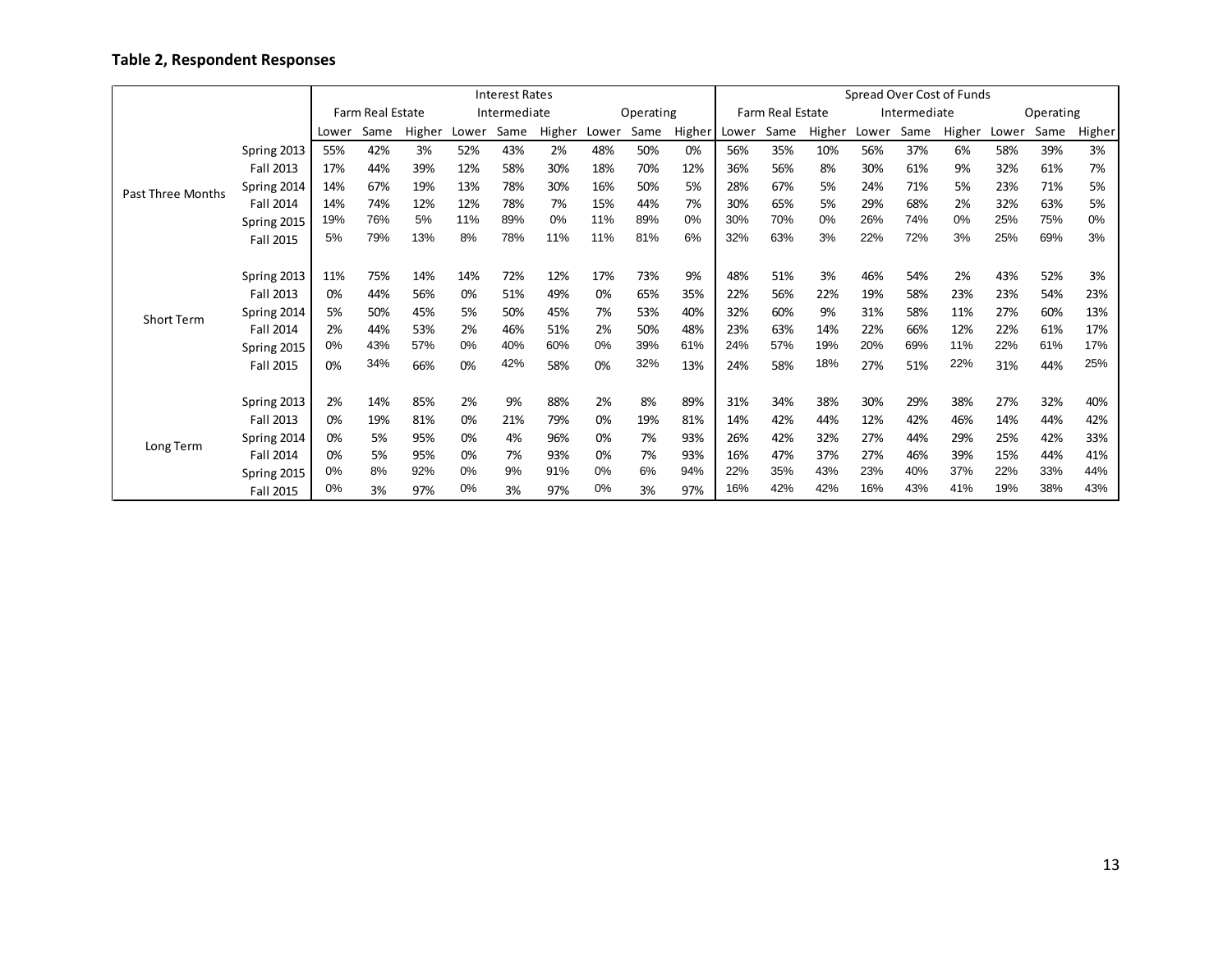### **Table 2 Continued, Respondent Responses**

|                          |             |       |      |                         |       |      | Farm Dollar Volume |       |              |        |           |      |        |  |
|--------------------------|-------------|-------|------|-------------------------|-------|------|--------------------|-------|--------------|--------|-----------|------|--------|--|
|                          |             |       |      | <b>Total Farm Loans</b> |       |      | Farm Real Estate   |       | Intermediate |        | Operating |      |        |  |
|                          |             | Lower | Same | Higher                  | Lower | Same | Higher             | Lower | Same         | Higher | Lower     | Same | Higher |  |
|                          | Spring 2013 | 32%   | 22%  | 45%                     | 12%   | 35%  | 52%                | 28%   | 46%          | 22%    | 40%       | 26%  | 31%    |  |
|                          | Fall 2013   | 5%    | 46%  | 49%                     | 7%    | 51%  | 42%                | 9%    | 66%          | 25%    | 12%       | 54%  | 33%    |  |
| <b>Past Three Months</b> | Spring 2014 | 20%   | 32%  | 48%                     | 9%    | 41%  | 50%                | 16%   | 56%          | 27%    | 29%       | 35%  | 36%    |  |
|                          | Fall 2014   | 12%   | 35%  | 53%                     | 16%   | 40%  | 44%                | 20%   | 44%          | 37%    | 12%       | 29%  | 59%    |  |
|                          | Spring 2015 | 5%    | 38%  | 57%                     | 14%   | 54%  | 32%                | 11%   | 43%          | 46%    | 8%        | 42%  | 50%    |  |
|                          | Fall 2015   | 5%    | 27%  | 68%                     | 8%    | 53%  | 39%                | 8%    | 70%          | 19%    | 3%        | 22%  | 72%    |  |
|                          |             |       |      |                         |       |      |                    |       |              |        |           |      |        |  |
|                          | Spring 2013 | 9%    | 43%  | 46%                     | 8%    | 43%  | 49%                | 9%    | 58%          | 28%    | 6%        | 50%  | 42%    |  |
|                          | Fall 2013   | 0%    | 41%  | 59%                     | 8%    | 46%  | 46%                | 5%    | 56%          | 39%    | 5%        | 40%  | 54%    |  |
| <b>Short Term</b>        | Spring 2014 | 2%    | 21%  | 77%                     | 3%    | 38%  | 59%                | 22%   | 29%          | 49%    | 4%        | 24%  | 73%    |  |
|                          | Fall 2014   | 9%    | 35%  | 56%                     | 19%   | 49%  | 33%                | 17%   | 41%          | 41%    | 7%        | 24%  | 68%    |  |
|                          | Spring 2015 | 5%    | 27%  | 68%                     | 22%   | 43%  | 35%                | 20%   | 43%          | 37%    | 3%        | 25%  | 72%    |  |
|                          | Fall 2015   | 3%    | 14%  | 81%                     | 13%   | 47%  | 37%                | 24%   | 41%          | 32%    | 0%        | 14%  | 83%    |  |
|                          |             |       |      |                         |       |      |                    |       |              |        |           |      |        |  |
|                          | Spring 2013 | 9%    | 25%  | 65%                     | 15%   | 29%  | 55%                | 19%   | 30%          | 48%    | 5%        | 28%  | 65%    |  |
|                          | Fall 2013   | 2%    | 36%  | 63%                     | 8%    | 42%  | 49%                | 5%    | 47%          | 47%    | 4%        | 33%  | 63%    |  |
| Long Term                | Spring 2014 | 0%    | 21%  | 79%                     | 7%    | 29%  | 64%                | 7%    | 39%          | 54%    | 0%        | 29%  | 71%    |  |
|                          | Fall 2014   | 5%    | 23%  | 72%                     | 14%   | 19%  | 67%                | 15%   | 0%           | 56%    | 17%       | 17%  | 76%    |  |
|                          | Spring 2015 | 3%    | 27%  | 70%                     | 11%   | 35%  | 54%                | 8%    | 28%          | 64%    | 0%        | 28%  | 72%    |  |
|                          | Fall 2015   | 8%    | 19%  | 70%                     | 18%   | 21%  | 58%                | 14%   | 43%          | 41%    | 3%        | 11%  | 83%    |  |